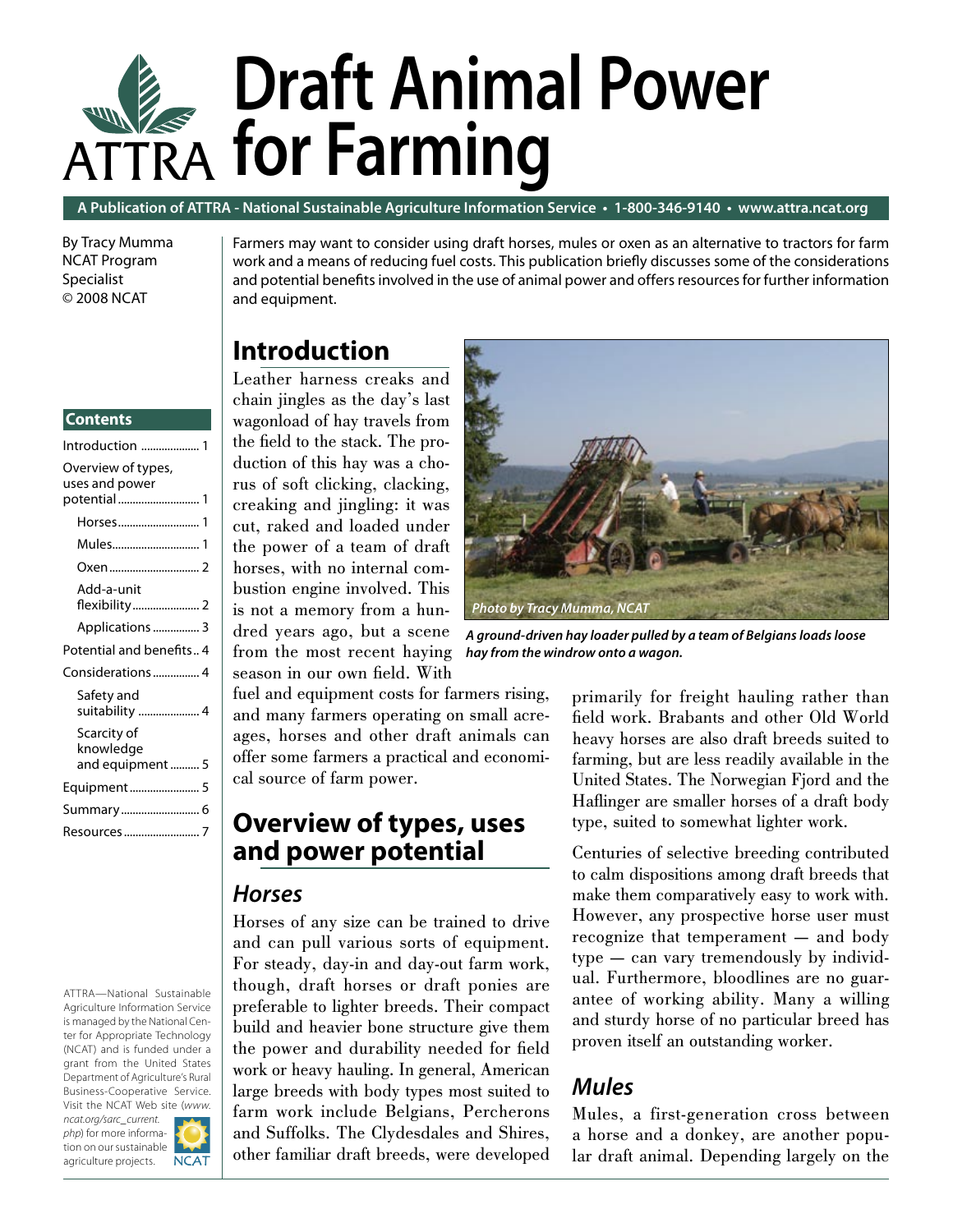| <b>Farming draft horse characteristics</b> |                                     |
|--------------------------------------------|-------------------------------------|
| Common weights                             | $1,400 - 2,100$ pounds              |
| Typical shoe size                          | $5$ to $8$                          |
| Desirable temperament                      | Calm and willing                    |
| Desirable bone structure                   | Thick neck, wide chest, sturdy legs |
| Reaches full adult size and<br>weight      | Age 5                               |
| Potential working lifespan                 | Approximately 15 years; ages 3-18   |

heritage of their horse parent, mules come in all shapes and sizes. Finding mules with the bone structure and build for heavy work may be a challenge in some parts of the country, where riding mules are more popular than draft mules.

#### **Related ATTRA Publications**

Entertainment Farming and Agri-Tourism

Farm Energy Calculators: Tools for Saving Money on the Farm

Mules are known for their hardiness and strength. They have a strong sense of selfpreservation that prevents them from overworking, overeating or foundering, but can make it difficult to convince them to use their strength on your behalf. Apart from their mindsets, hoof size and shape and harness fit, the differences between horses and mules in terms of draft power are slight. Throughout the remainder of this publication, "horses" may be taken to mean either horses or mules.

## **Oxen**

Cattle trained as draft animals are called oxen. Theoretically any calf could be trained as a draft animal, though draft steers are by far the most common. Dairy and mixeduse breeds are more often used as oxen than beef breeds, perhaps because male dairy calves are comparatively inexpensive. Calves that will be used as oxen should be socialized to people as soon as possible after birth, and training can begin when the calves are just a few months old. Their pulling power is obviously limited until full growth is attained.

A fully grown ox can easily outweigh a draft horse and can pull more weight. Oxen travel more slowly than horses and may be less suited to some applications. In contrast to horse harness, in which the animal's pulling power comes from the chest region and the animal is controlled by means of a bit in its mouth, oxen in the United States typically wear a yoke that transfers pulling power from their neck region and the driver steers them by tapping them on the side, with voice commands or by using a rope around the horns. Unless the oxen are very responsive, it may be difficult to achieve the precision directional control needed for applications such as cultivation.

A common yoke setup for oxen is generally far less expensive than harness for horses and may even be home fabricated. Oxen are most often worked as a team, in part because the presence of another animal tends to have a calming effect.

#### **Is one horse a horsepower?**

The term "horsepower" is somewhat misleading, since an individual horse can actually deliver up to 27 horsepower in short bursts of power with instant maximum torque. For sustained, hour-after-hour work, horsepower output will, of course, be lower. Different farm jobs require different amounts and types of power, depending on the equipment being used and the soil conditions. For example, the power needed for tillage is directly related to soil conditions and implement size and design. How much weight a horse can pull is heavily dependent upon the following conditions:

- Is the animal in shape?
- Is it tired from a day of work?
- Is the load on wheels or being skidded along the ground?
- Does the harness fit properly?
- Is the equipment in good working order?

It's not unusual for a horse in working shape to be able to pull a load equal to its own weight along the ground—but not for a whole day.

# **Add-a-unit flexibility**

Draft animals offer a unique flexibility in farm work. If you find you need more horsepower to accomplish what you need to do on a daily basis, it's comparatively simple to add another power unit. Horses may be worked single or in a hitch. Horses are commonly worked as a team, which tends to create a synergy that lets them accomplish more work. By modifying hitch and harness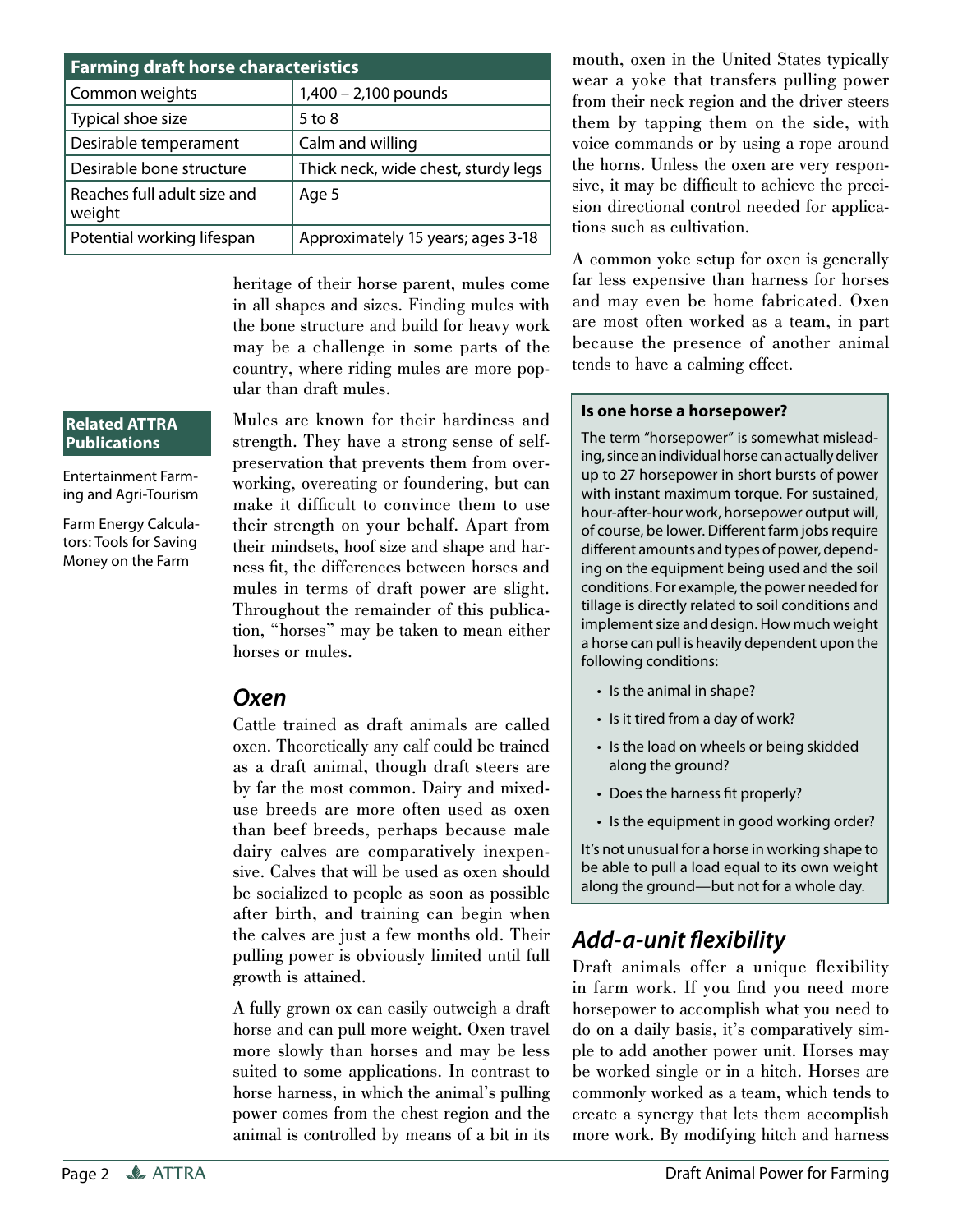arrangements, it's fairly easy to add a third or fourth power unit. It's theoretically possible to go on increasing the hitch size nearly infinitely, but the power advantage is rapidly diminished by reduced maneuverability and control, not to mention cost. Though 50 horse hitches were not unheard of in days before tractors became common in Western wheat-producing regions, today large hitches are more of a publicity stunt than a practical power source. A working hitch of four horses is common. A hitch of six is less common, but not unusual. Larger working hitches are rare enough to be newsworthy.

Horses can be hitched either in teams of two with one in front of the other — this is referred to as "up," as in a four-up or sixup hitch — or side by side, which is called "abreast" as in a four-abreast or six-abreast. An up hitch requires the driver to have a set of lines for each team, which rapidly becomes a confusing tangle of leather in the driver's hands. Alternatively, an abreast hitch of more than four may be too wide to move through gates and too wide to turn easily for field work.

A small-scale operation such as a market garden might need just one or two horses for the full range of work. A larger row-crop or small field-crop operation might use two or three horses. Mid-size field crop operations that use tractor-adapted machinery may need four or more horses in order to perform most jobs. Alternatively, any operation might consider using just a single team for lighter fieldwork and saving the tractor for the heaviest work.

## **Applications**

Despite what skeptics may say, draft animals can perform a full range of farm duties. After all, draft animals were the primary motive power on most farms for centuries before tractors replaced them. But farming with animals doesn't necessarily mean a return to the technologies and working conditions of centuries ago. Many horse farmers use cutting-edge technologies and implements. A forecart, or even a power forecart, pulled by draft animals can provide the means for using many smaller-scale modern farm implements right off the shelf.

Like tractors, draft animals can provide the motive power for preparing seed beds, planting and cultivating row crops. They may also be used for preparing fields, planting, cultivating and harvesting agronomic or field crops. Draft animals can provide power for cutting, raking and baling or loose-stacking hay. They may also be used for pasture seeding and clipping.

Draft animals are used on many livestock operations for hauling or distributing feed. They can play an on-farm transportation role for feed, harvested produce or building supplies. They can provide motive power for

mobile poultry coops, hog pens and sheep or calf shelters. Landowners with woodlots may use draft animal power for moving firewood or hauling logs for construction or sale.

Some farmers and ranchers have found

that adding draft animals to their operations opens a profitable agri-tourism opportunity. For example, pairing hayrides with U-pick Halloween pumpkins, flowers, apples or other produce can draw many additional customers. See the ATTRA publication *Entertainment Farming and Agri-Tourism* for more information on the considerations involved in inviting the public to your farm.

On some operations, draft animals could provide power for processing operations such as oilseed, olive or grape crushing, grain separation or other tasks. A piece of equipment called a "horsepower" uses draft animal power to generate electricity. The equipment for powering operations like these with animals can be difficult to obtain in the United States. Unless you plan to design, build and maintain the specialized equipment yourself, processing and generating probably aren't the most practical applications for draft animals. On the other hand, animal-powered processing is a



**Forecarts like these manufactured by Pioneer Equipment can help farmers use many different types of implements with draft horse power. See page 6.**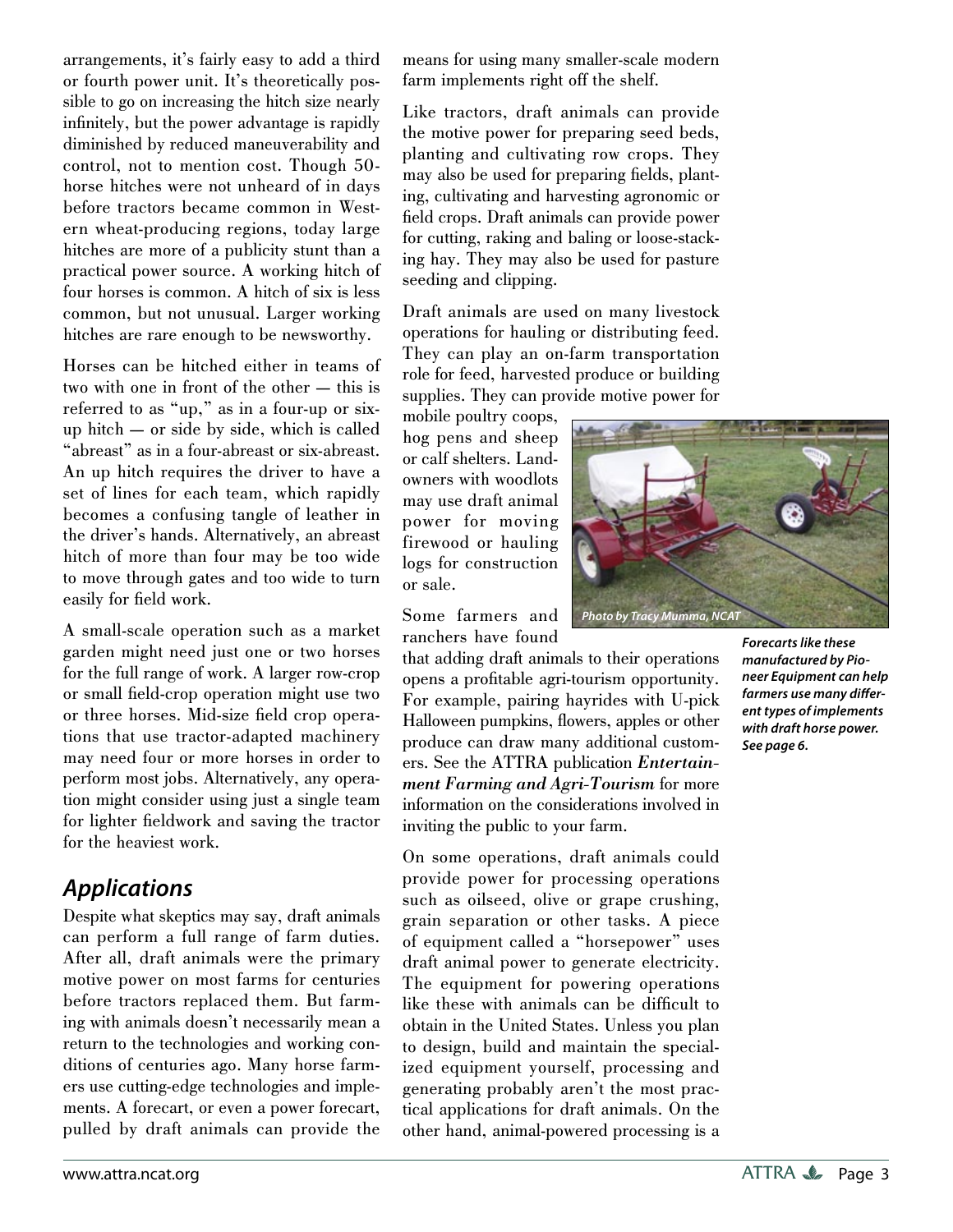unique niche that's almost sure to draw a crowd's attention to your operation.

# **Potential and benefits**

Draft animals can offer farmers the advantage of a low initial investment in farm motive power compared to the purchase of even a relatively small tractor. A prospective horse farmer can spend a great deal of money on registered stock, harness and equipment. But it's also possible to obtain perfectly serviceable trained animals, used harness and functional equipment at reasonable prices. If saving money by using draft animals is your motivation, you may be able to do so. Just don't cut corners on safety in the interest of cutting cost. For a novice operator, a well-trained animal is well worth the cost. Sturdy, complete harness is vital.

One advantage of using draft animals as farm power is that their fuel can all be generated on-farm. Opinions vary on whether working horses should be fed grass or alfalfa hay and supplemented with oats or corn. The point is that all of these feeds can be produced locally, if not on the farm itself. Unlike a tractor, draft animals fit in to the nutrient cycle of a farm, utilizing local inputs and providing an output of power with a fertilizer byproduct.

Draft animals can be exceptionally flexible in application. For example, the same team of horses can plow and plant in spring, cultivate in summer, haul in the fall harvest of crops and firewood and feed livestock and offer sleighrides in winter. Once the team is in harness, it's as efficient to use them for a little task as a big one since they're not burning any more fuel. Maneuverable horses can turn within their own length and they're a power unit that easily moves from one task to another and one place to another.

In the long view, some draft animals are even capable of producing their own replacements in the form of offspring, something no piece of machinery can do. However, even an enthusiast does well to consider that breeding and training animals are entirely different propositions from working with already trained stock.

The chief benefit of working with draft animals may be their sheer appeal. Some farmers find it especially fulfilling to work daily with a human-scale, living and breathing partner rather than a machine. And draft animals at work have a traffic-stopping appeal for the public that can build farm brand recognition and consumer loyalty more effectively than any paid advertising.

# **Considerations**

## **Safety and suitability**

Not every steer is suited by temperament to be an ox and not every horse is suited to work in harness. Similarly, not every farm worker is suited by temperament to be a teamster. If either the animal or the handler is forced into the job, the potential for accident and injury to both increases exponentially. The best results are achieved by teamsters who are using draft animals because they want to, not because they feel they have to. And the best production is achieved by animals that are willing to work and not spending more energy fighting the handler than doing the job.

Some people who use draft animals joke that their motivation is that "they start every time, unlike my tractor." It's true that draft animals perform well even in cold weather, when machinery is hard to start. But it's vital to remember that an animal,



Page 4 **ATTRA** Draft Animal Power for Farming

**Working horses require hoof care every eight weeks on average and may need shoes depending on the type of work and the terrain. Finding professionals accustomed to serving the health needs of draft animals can be unexpectedly challenging. Photo by Tracy Mumma, NCAT**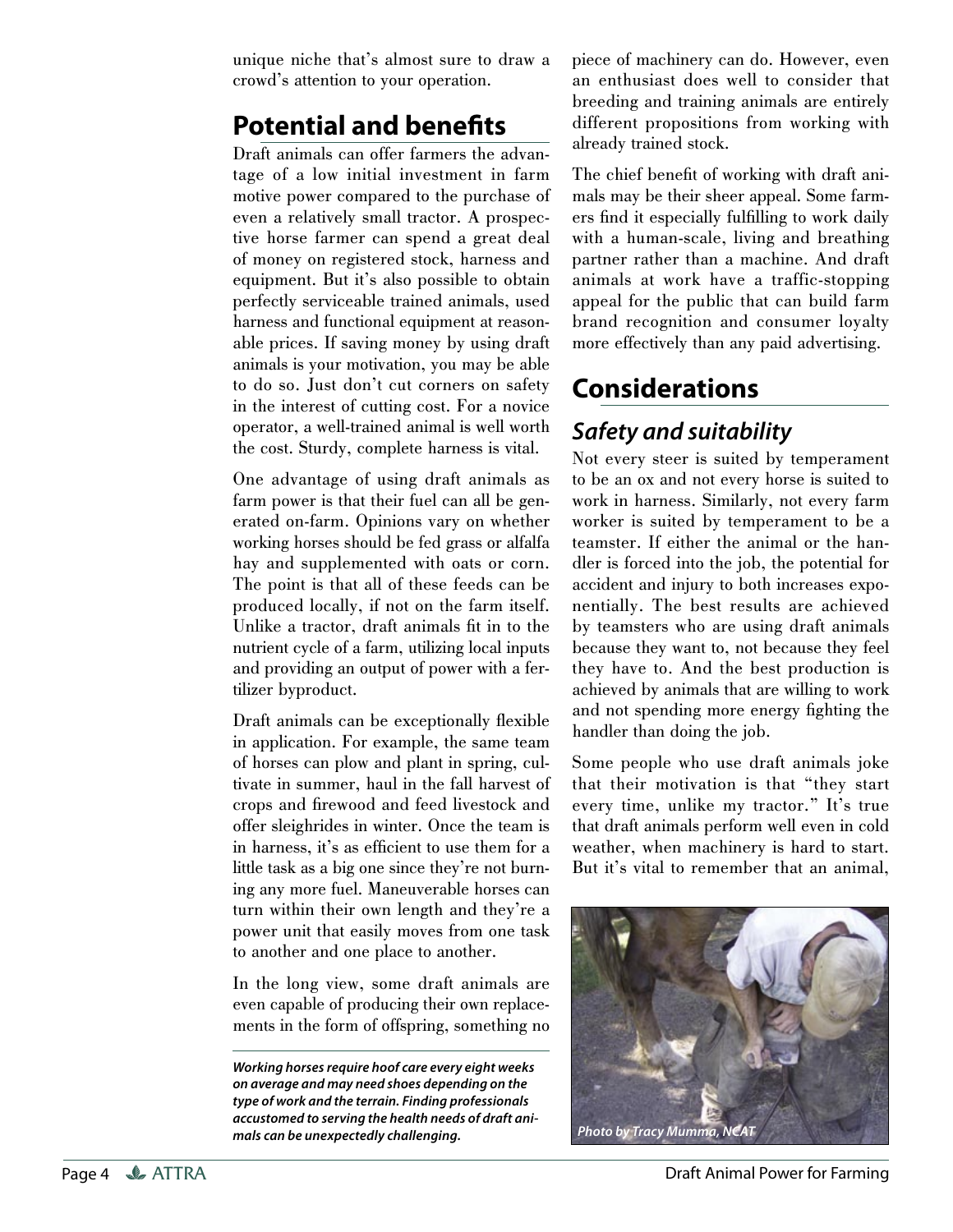unlike a machine, has maintenance needs even when it's not being used. Though the inputs required may be comparatively low in cost, draft animals will need to be fed and watered all year long. It comes as a surprise to some people that a working draft horse consumes considerably more feed than a pastured riding horse. Furthermore, horses and other working animals need regular foot care, veterinary care and properly fitted harness. And, like any high-performance athlete, draft animals need conditioning if they're going to provide peak output for any length of time.

Unlike a tractor, a draft animal may not come out of its winter "storage" in the same condition you put it away. It may need some re-training, or at least a refresher in obeying the driver's commands. An animal that has been pastured for months will need to ease in to a work routine to tone muscles before it's ready for a full day of field work. Working animals regularly throughout the year helps minimize these potential problems. Ideally draft animals will have some kind of work to do year-round, rather than just seasonally, to keep them mentally and physically fit.

In any day of working with animals, it's important to recognize that they're not machines. Animals need to warm up in the morning or after a long break to avoid injury when they tackle a hard job. They need rest breaks when they're doing a hard job and breaks for feed and water. And animals can be unpredictable. There are days when even the best-trained animal feels cranky and is a challenge to work with.

Draft animals can be extremely versatile and they can accomplish a great deal of work. But they are slower than large farm equipment. If you're used to working at a high speed with power equipment, working with animals will require a different mindset. If you have a large-scale or single-crop operation with a critical short time window for planting, cultivating or harvesting, draft animal power may not be a good match for your needs. If, on the other hand, you have a small-scale or very diverse operation with power needs spread throughout the growing season — or better yet, throughout the year — draft animals may fit in well.

## **Scarcity of knowledge and equipment**

One of the challenges farmers face in putting draft animals to work today is a lack of general knowledge about farming with animals and a lack of equipment designed for use with animal power. In most communities in the United States there is a knowledge gap of generations. Few people have direct experience in farming with horses and if you run into difficulties you can't call the dealer for advice or take your team in to

the nearest mechanic for a tune up. Fortunately for beginners, there are courses on driving draft animals — some specific to farm applications offered in many parts of the country. Some of these are listed in the **Resources** section

of this publication. It's well worth learning tricks of the trade from someone with experience, whether in a formal course or with a personal mentor. Inexperienced animals and an inexperienced driver can be a dangerous combination, particularly when farm equipment is involved.

Even more-experienced farmers frequently face challenges finding and using appropriate animals and equipment. Some of the resources listed at the end of the publication are invaluable when local knowledge or help is unavailable.

# **Equipment**

After obtaining the animals, the next challenge the prospective draft animal farmer faces is finding equipment. Both leather harness and various synthetic options for horses and mules are readily available by mail order nationwide. Periodicals in the **Resources** section below list and advertise numerous suppliers. Used harness is also



**A team of Belgians pull a restored antique sickle bar mower.**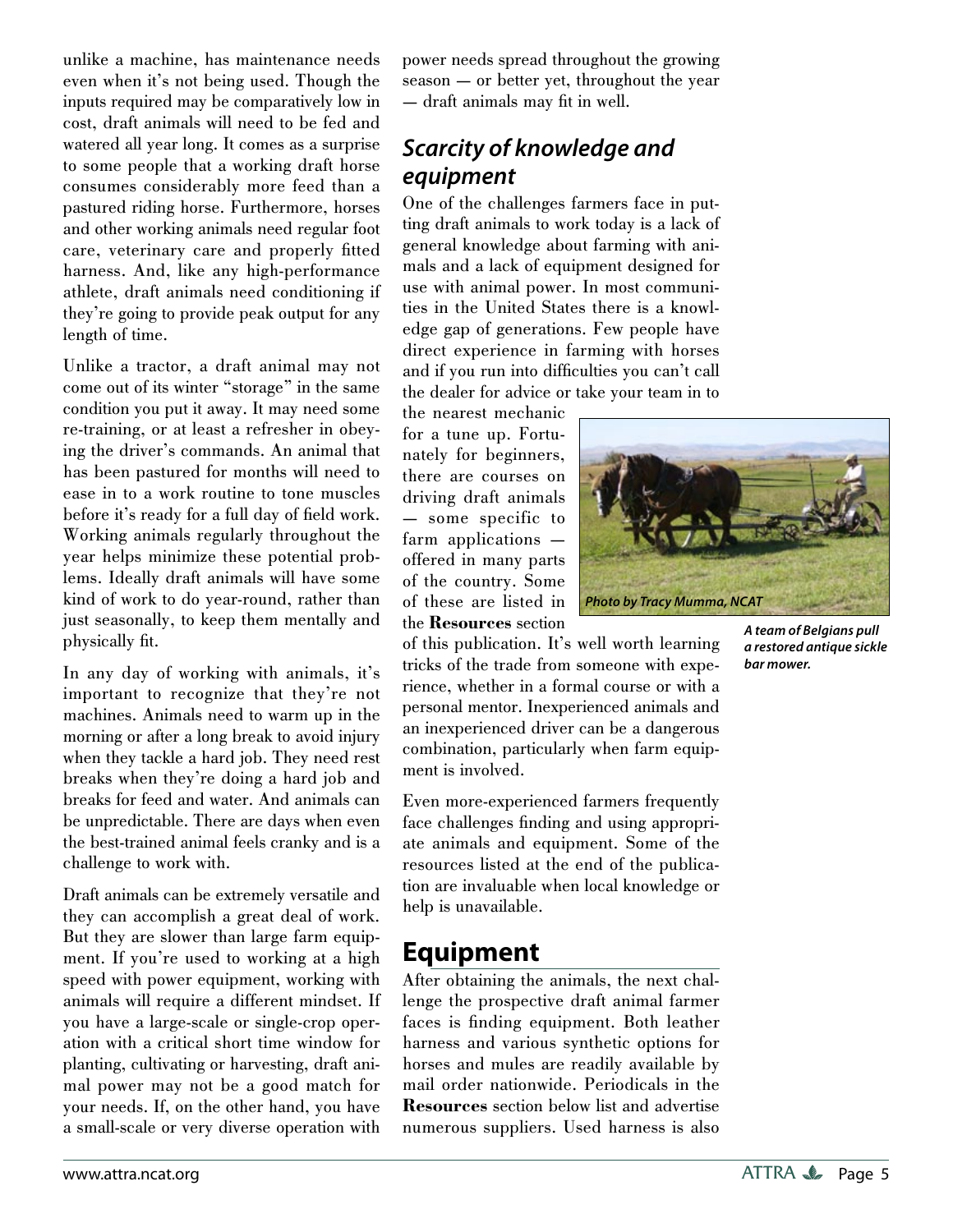frequently available. However, used harness isn't always a bargain and may pose a very real safety risk if the leather has been weakened by poor maintenance or decades of storage in marginal conditions. Many wrecks and runaways have been caused by inadequate harness that failed at an inopportune moment and could have been avoided by testing strap strength, maintaining leather and replacing worn hardware.

People who want to farm with animals have three options when it comes to finding farm equipment:

- Restored or preserved antiques
- New innovations for draft animal farming
- Adaptations of tractor-based equipment •

Finding workable antique horsedrawn equipment from an ever-shrinking pool is increasingly challenging everywhere and a special challenge in locations without a recent horse-farming history. Once antique equipment is obtained, there's usually another challenge in restoring it to working order. Fortunately owner's manuals for many pieces of equipment are available, either as reprints from specialty publishers, online from collectors or in some cases from the archives of the original manufacturer. Surprisingly, some manufacturers still offer replacement parts for horsedrawn farm implements they haven't manufactured for decades. There are also businesses that specialize in either used or newly manufactured replacement parts for popular models of horsedrawn equipment.

In recent years the growing scarcity of antique horsedrawn equipment has led a few companies into the manufacture of new farm equipment designed specifically for

**A team of Percheron horses pulls a working antique grain binder in a field of oats.**



use with animal power. While this new equipment has a higher upfront cost than derelict — or even working-order — antique equipment, it often offers design features that improve safety and performance, such as disc brakes or shear



**Belgians four abreast pull a power forecart and modern tractor-adapted mower.**

pins. Some major equipment manufacturers are listed in the **Resources** section below.

Resourceful teamsters have also found success in adapting equipment designed for tractors for use with animals. Forecarts offer the teamster a place to ride and provide a hitch for three-point or drawbar implements. Power forecarts, also called powercarts, have an engine used to power implements that would ordinarily be powered by a tractor's power take-off. With a forecart, many tractor-designed implements will work with animal motive power. A few considerations are key:

- The scale of the implement relative to the number of animals that will pull it and the land area to be covered.
- The point of balance when the implement is under load. Does it excessively weigh down the animal's neck?
- The minimum operating speed required for the implement. Animals can move quickly, but they do tire and their speed may not be as steady as the speed of machinery over uneven terrain or while cornering.

## **Summary**

A farmer with patience, flexibility and ingenuity may find that draft animals fit well into the farming operation and offer the means to save on some fuel and equipment costs and to meet farm power needs with on-farm inputs. Working with horses or oxen as farm motive power offers unique rewards along with particular challenges.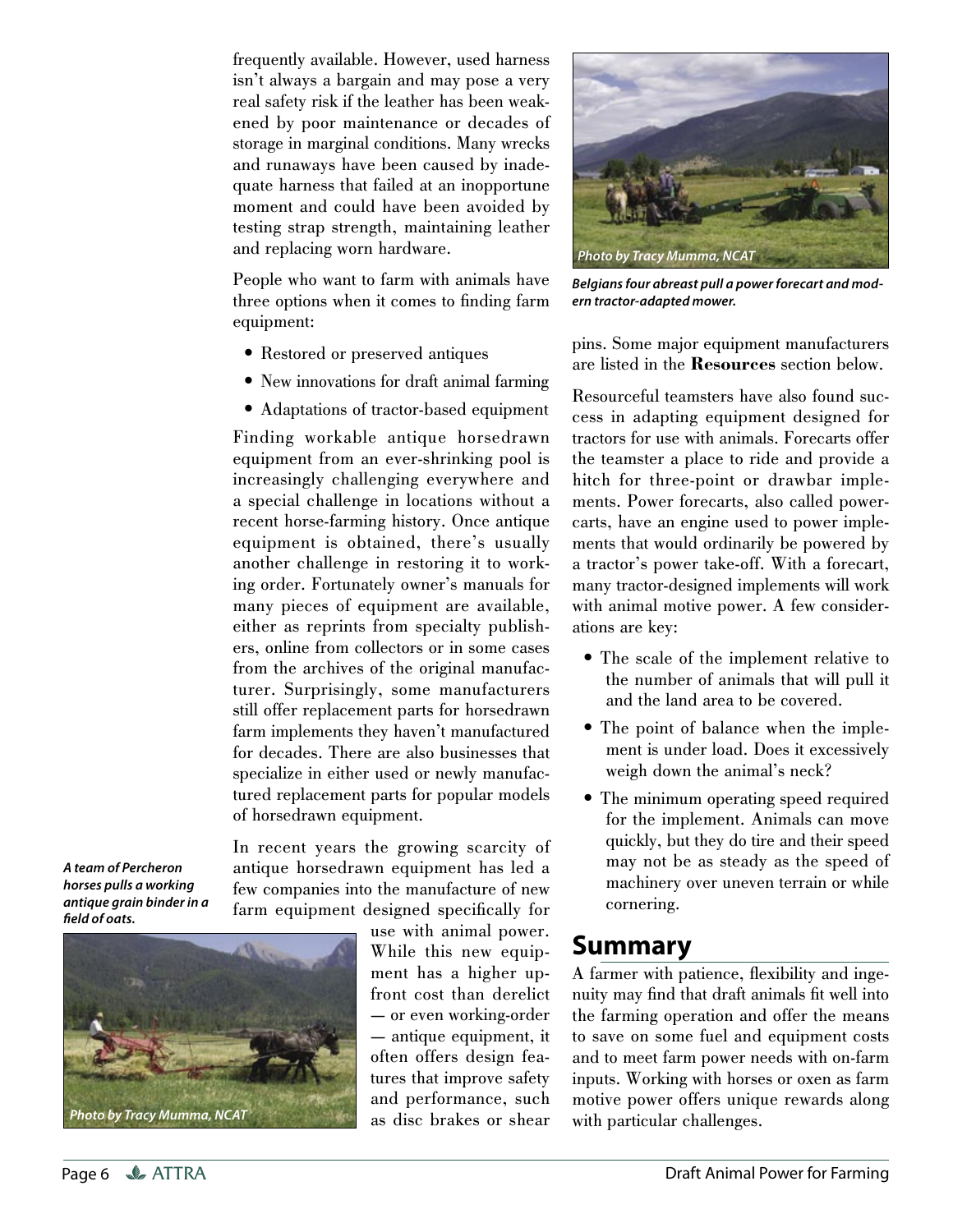# **Resources**

## **Publications, organizations and annual events**

#### **Rural Heritage**

P.O. Box 2067 Cedar Rapids, IA 52406 www.ruralheritage.com

Rural Heritage publishes a bimonthly journal in support of small farmers and loggers who use draft horse, mule and ox power. Back issues are indexed online, with the current issue and numerous other resources also available online.

## **Small Farmer's Journal**

P.O. Box 1627 Sisters, OR 97759-1627 1-800-876-2893 (541) 549-2064

## www.smallfarmersjournal.com

This publishing company offers Small Farmer's Journal, a quarterly publication on all aspects of small, independent farming. In addition, they publish several books by Lynn Miller on training and using workhorses for farming, with titles such as The Workhorse Handbook; Training Horses, Training Teamsters; Haying with Horses; Horsedrawn Plows and Plowing; and Horsedrawn Tillage Tools. For the past several years, Small Farmer's Journal has sponsored an auction and swap meet of horsedrawn equipment and animals, held in April in Sisters, Ore.

## **Tillers International**

10515 East OP Avenue Scotts, MI 49088 1-800-498-2700 (269) 626-0223 www.tillersinternational.org

Tillers International seeks to preserve, study and exchange low-capital technologies that increase the sustainability and productivity of people in rural communities worldwide. They offer courses, publications and equipment for using animal power and technologies, including both horses and oxen.

## **Horse Progress Days**

www.horseprogressdays.com

Horse Progress Days is the annual showcase event for newly manufactured and modified horsedrawn equipment. The annual multi-day event is held in a different location each year and usually features field demonstrations, exhibits, educational seminars and other related activities.

#### **Northeast Animal-Power Field Days**

www.animalpowerfielddays.org

This comparatively young annual event held in Vermont each fall offers training opportunities, presentations and demonstrations, as well as a trade fair.

#### *Oxen: a Teamsters Guide*

By Drew Conroy Storey Publishing, LLC ISBN: 978-1580176927 A well-respected, revised edition of the classic oxtraining manual.

## *The Reach*

P.O. Box 932 Kendallville, IN 46755 (260) 347-8223

An annual directory of driving horse resource information, including breed associations, show events and equipment suppliers. Single copies are \$7.

## *The Draft Horse Primer: A Guide to the Care and Use of Work Horses and Mules*

By Maurice Telleen Rodale Press, 1977 ISBN O-87857-161-2, 397 p. www.fastonline.org/CD3WD\_40/JF/417/06-240.pdf [20.5M] This well-known classic in the field of draft horses is available online as a PDF.

## *Harnessing and Implements for Animal Traction: An animal traction resource book for Africa*

www.cd3wd.com/cd3wd\_40/lstock/001/dap/ hness-impls.pdf

This 180-page online resource published in 1989 contains in-depth explanations of the principles of animal power and gives examples of many different types of harness for cattle and donkeys. Low-tech tillage implements used in Africa are also illustrated and described.

#### *Permanent Farming Systems Based on Animal Traction: Farmers Handbook*

www.cd3wd.com/cd3wd\_40/lstock/001/dap/ antractionhandbook/index.htm

This 183-page guide was published in 1995 and serves as a reference for people involved in agriculture in West Africa. It contains sections on draft cattle and donkeys, as well as draft animal implements